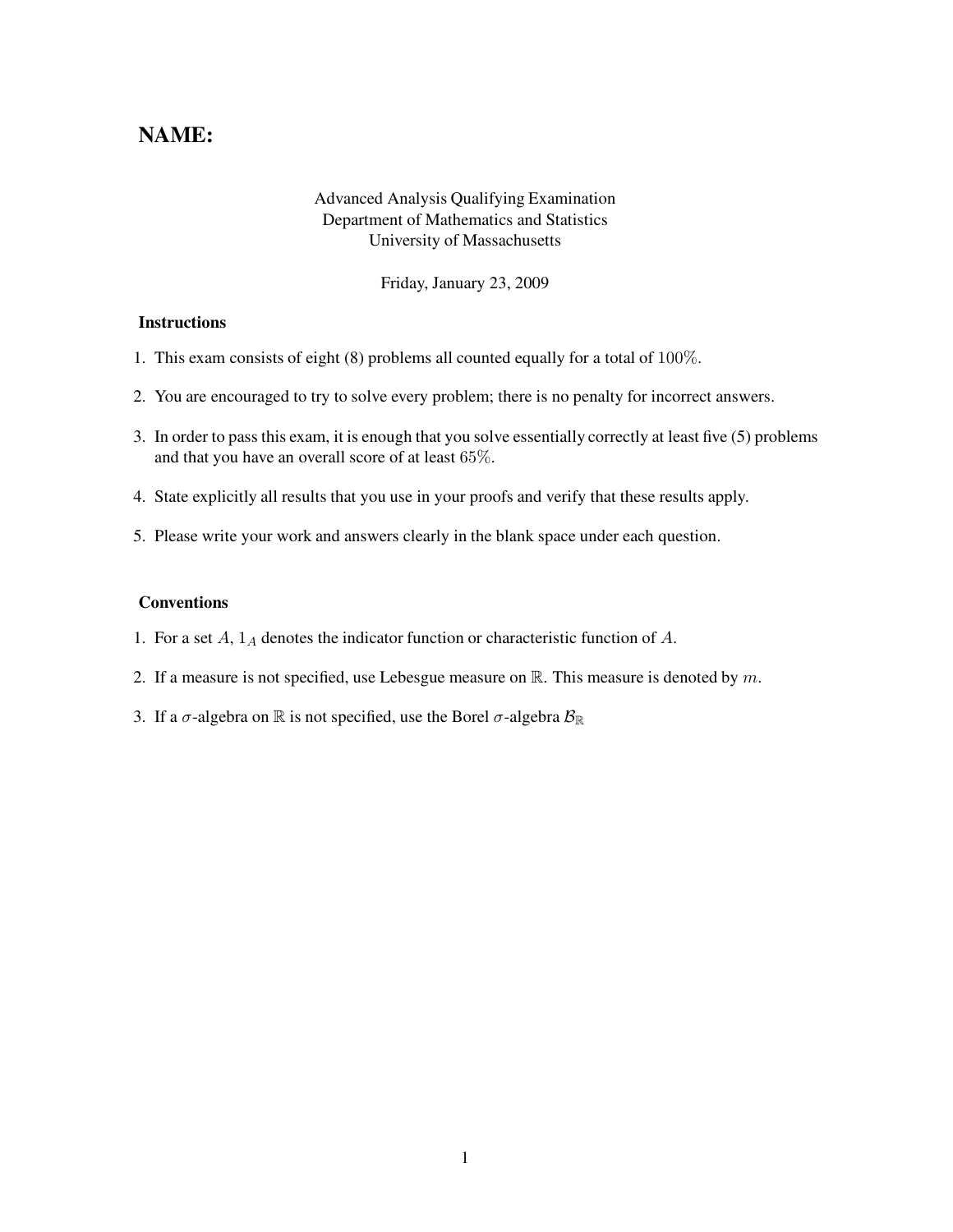1. Let  $A \subseteq \mathbb{R}$  be an arbitrary subset of the real line that is not necessarily Lebesgue measurable, and let  $m^*(A)$  denote the Lebesgue outer measure of A. Prove that there exists a Borel set  $B \subseteq \mathbb{R}$ such that  $A \subseteq B$  and  $m(B) = m^*(A)$ .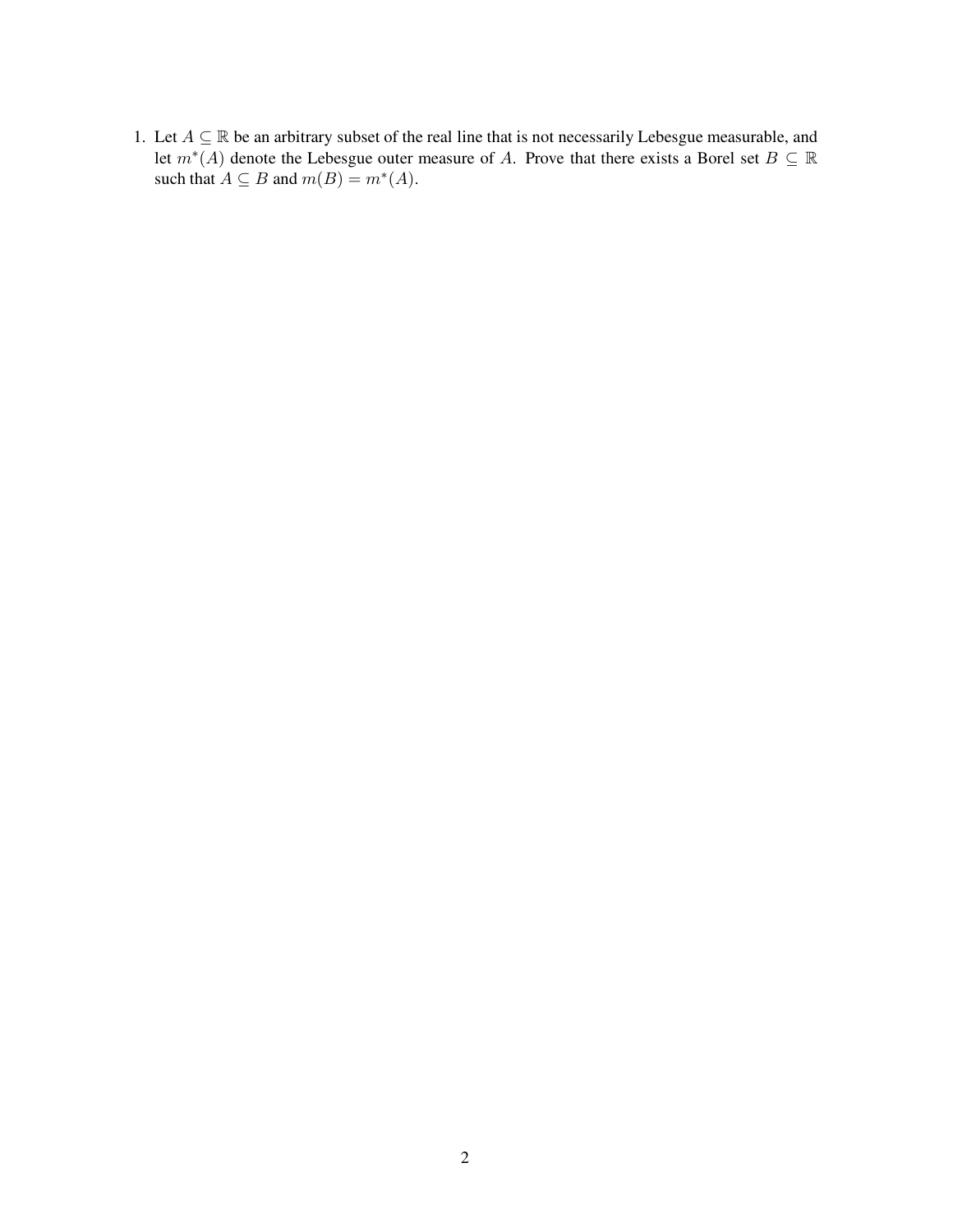2. Let  $(X, \mathcal{M}, \mu)$  be a *finite* measure space and let  $\{h_n, n \in \mathbb{N}\}\$  be a sequence of nonnegative, Borelmeasurable functions satisfying  $h_n \to 0$  in  $L^1$  as  $n \to \infty$ .

(a) Prove that  $\sqrt{h_n} \to 0$  in  $L^1$  as  $n \to \infty$ . (**Hint.** For each n split X into the set where  $h_n \ge \delta$ and the set where  $h_n < \delta$ .)

(b) Give an example to show that  $h_n^2$  $n^2$  need not converge to 0 in  $L^1$  as  $n \to \infty$ .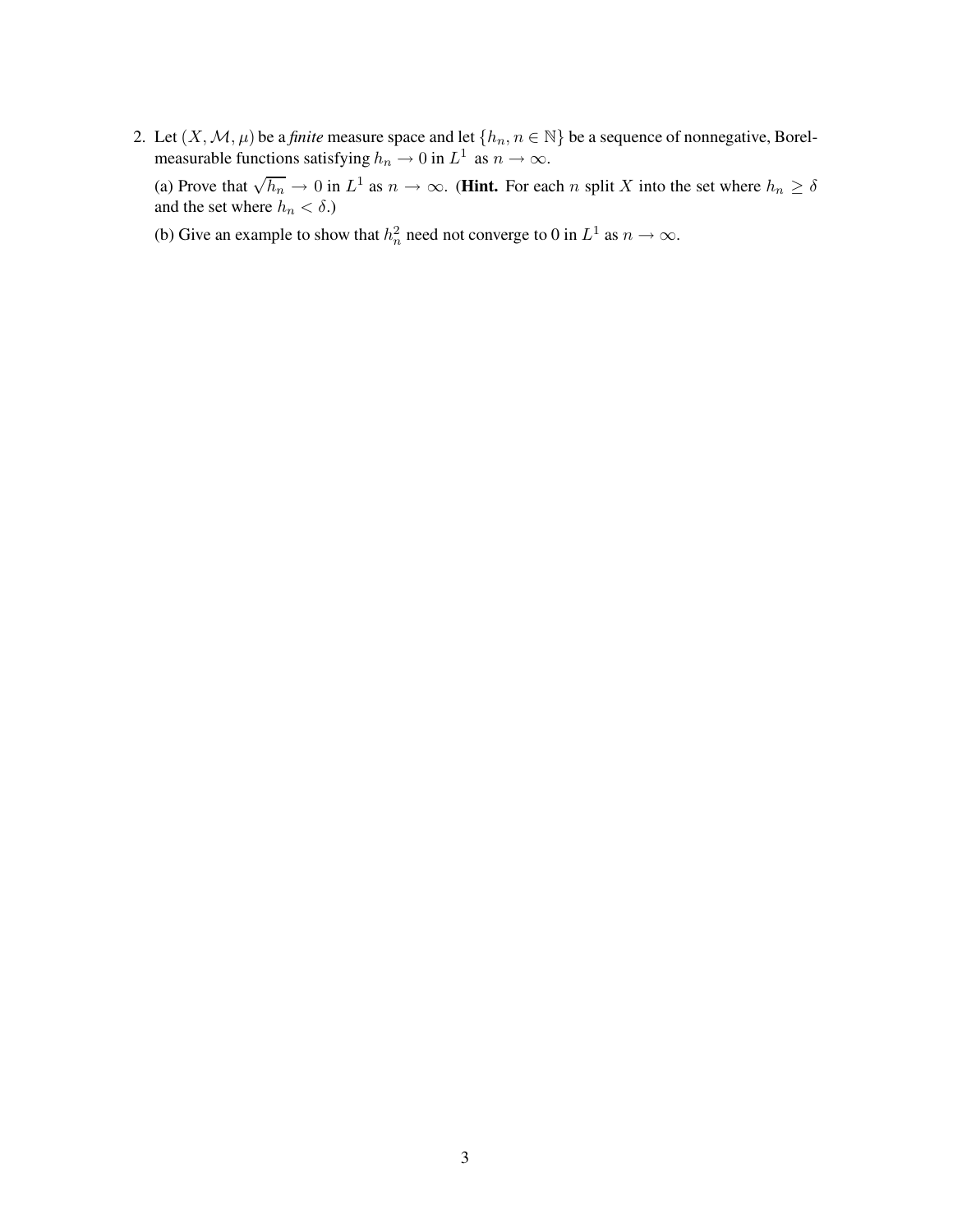3. Let  $(X, \mathcal{M}, \mu)$  be a measure space. Let  $\{f_n, n \in \mathbb{N}\}\$  be a sequence of integrable functions that converges in measure to another integrable function  $f \in L^1(\mu)$ . Define  $g(x) = \sup_{n \in \mathbb{N}} |f_n(x)|$ for  $x \in X$ , and assume that g is integrable. Prove that  $f_n$  converges to f in  $L^1$ .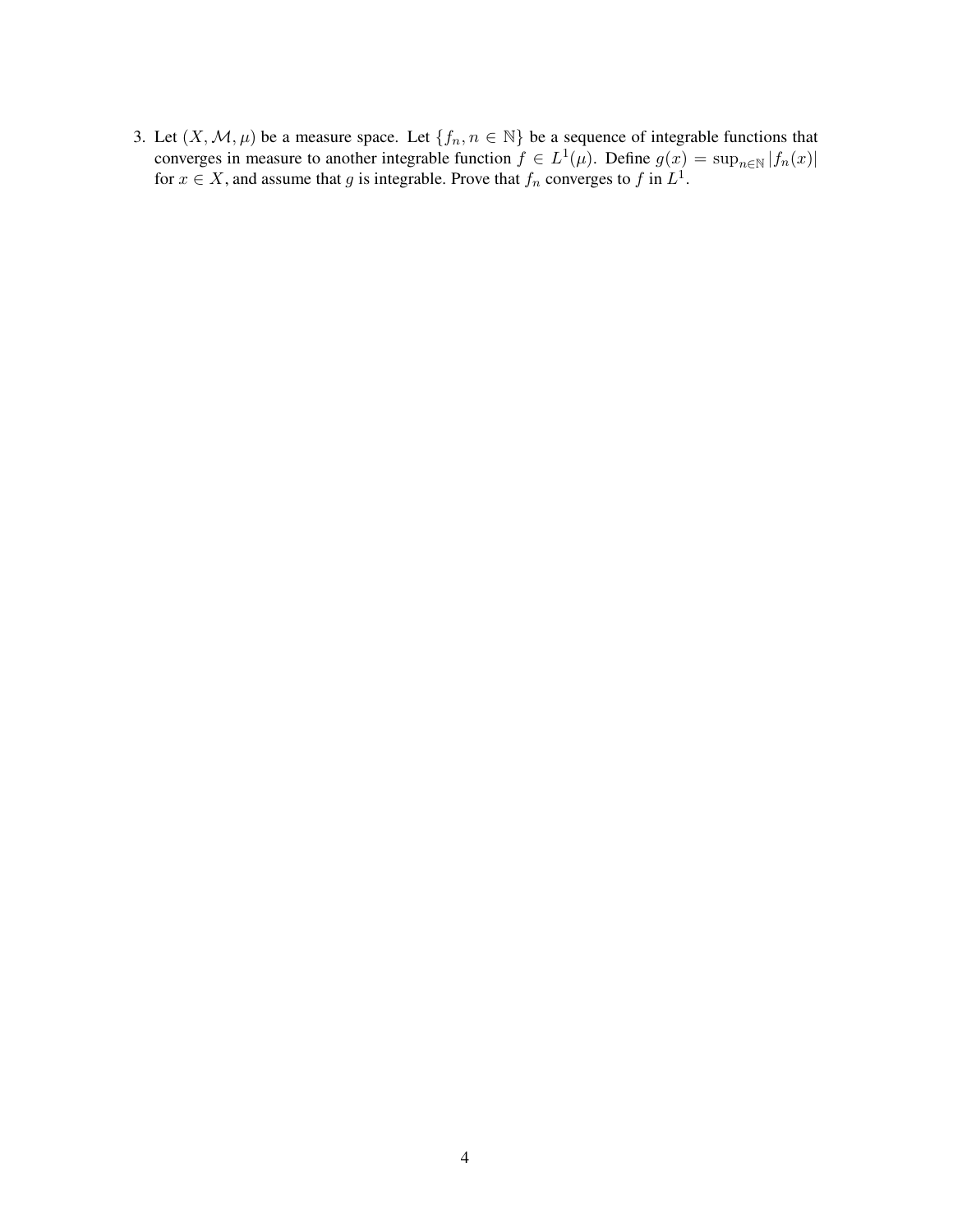4. Let X be a space, and let  $X = A_1 \cup A_2 \cup ... \cup A_n$  be a finite partition of X into n disjoint, nonempty sets  $A_1, A_2, \ldots, A_n$ . Define M to be the  $\sigma$ -algebra generated by  $A_1, A_2, \ldots, A_n$  (i.e., the collection of sets that are the unions of some, none, or all of the  $A_j$ ). Let  $\mu$  be a finite, positive measure on M such that  $0 < \mu(A_j) < \infty$  for all  $j = 1, 2, ..., n$ , and let  $\nu$  be a finite, positive measure on B. Prove that  $\nu$  is absolutely continuous with respect to  $\mu$  and that for all  $j = 1, 2, \ldots, n$  and all  $x \in A_j$ 

$$
\frac{d\nu}{d\mu}(x) = \frac{\nu(A_j)}{\mu(A_j)}.
$$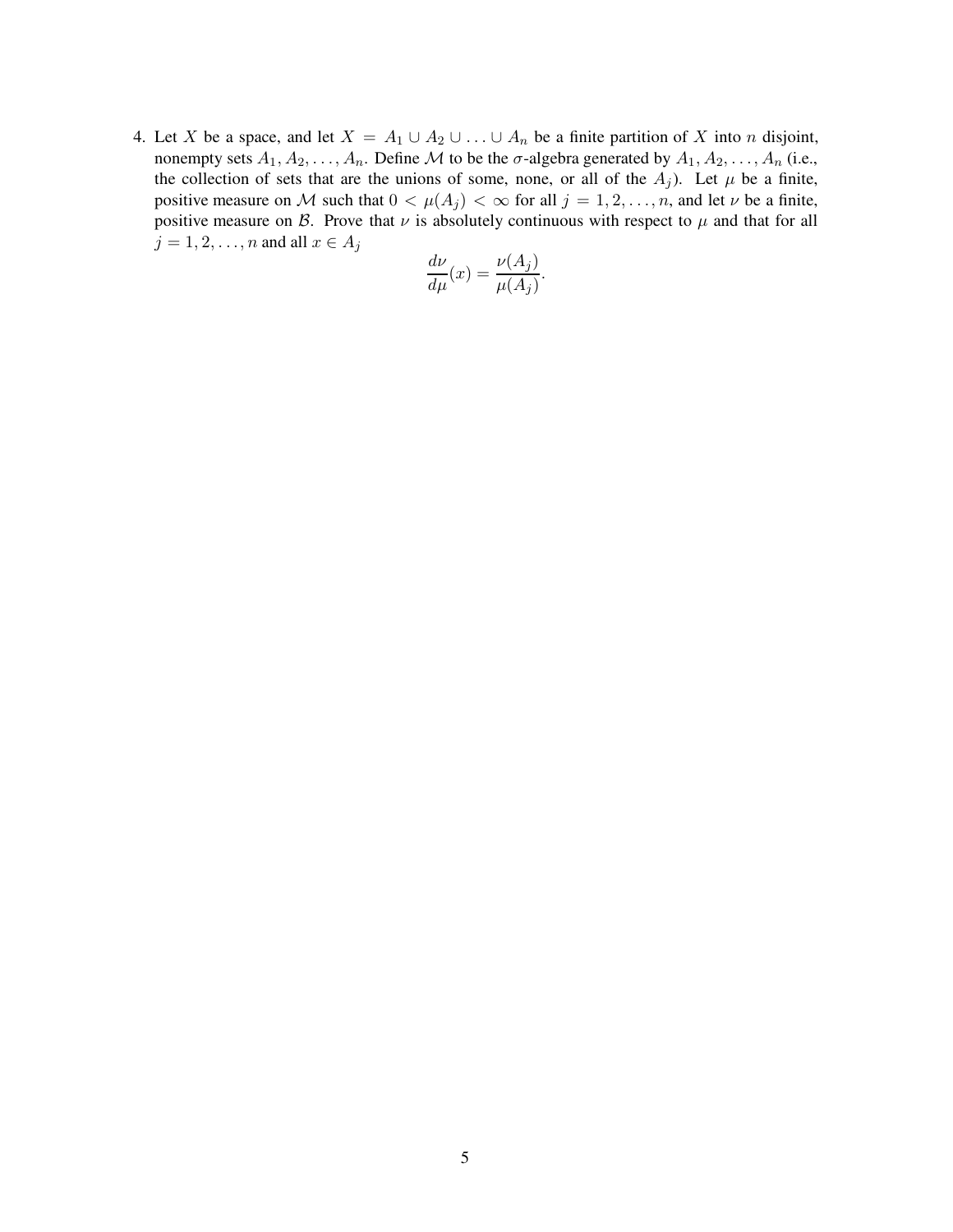- 5. Let  $(X, \mathcal{M}, \mu)$  be a measure space,  $\{g_n, n \in \mathbb{N}\}\$ a sequence of measurable functions mapping X into R, g a measurable function mapping X into R, and p a real number satisfying  $1 \le p < \infty$ .
	- (a) Define the concepts that  $g_n \to g$  in measure and that  $||g_n g||_p \to 0$  (convergence in  $L^p(\mu)$ ).
	- (b) Prove that if  $||g_n g||_p \to 0$ , then  $g_n \to g$  in measure.

(c) Assume that there exists a nonnegative  $h \in L^p(\mu)$  such that  $|g_n(x)| \le h(x)$  for all  $x \in X$ . Prove that if  $g_n \to g$  in measure, then  $||g_n - g||_p \to 0$ . In order to do this, use without proof the following formula, valid for any measurable function  $f$  on  $X$ :

$$
\int_X |f|^p \, d\mu = p \int_0^\infty \alpha^{p-1} \, \sigma_f(\alpha) \, d\alpha,
$$

where  $\sigma_f(\alpha) = \mu({x \in X : |f(x)| > \alpha})$ . (Hint. Prove that  $|g(x)| \leq h(x)$  a.e. by using a property of a subsequence of  $g_n$ .)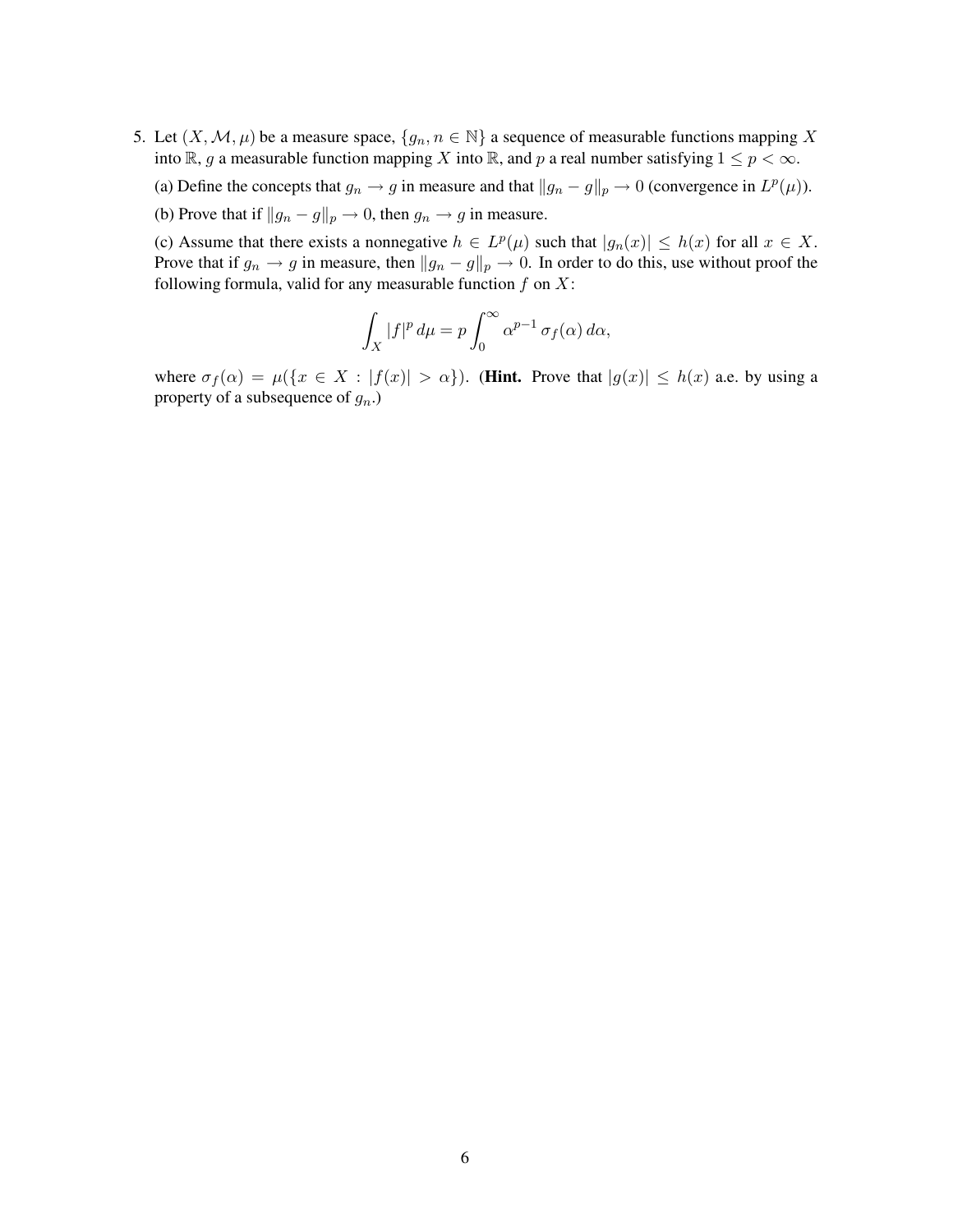6. Let f and g be nonnegative, Borel-measurable, Lebesgue-integrable functions on R. For  $x \in \mathbb{R}$ the convolution of  $f$  and  $g$  is defined by

$$
f * g(x) = \int_{\mathbb{R}} f(x - t)g(t) dm(t).
$$

- (a) Prove that  $f * g(x) = g * f(x)$  for all  $x \in \mathbb{R}$ .
- (b) Prove that

$$
\int_{\mathbb{R}} f * g(x) dm(x) = \int_{\mathbb{R}} f(x) dm(x) \cdot \int_{\mathbb{R}} g(x) dm(x),
$$

and conclude that  $f * g \in L^1(m)$ . (**Hint.** Use without proof that fact that if a function h is Borel-measurable on  $\mathbb R$ , then the function  $H(x, t) = h(x - t)$  is Borel-measurable on  $\mathbb R \times \mathbb R$ ).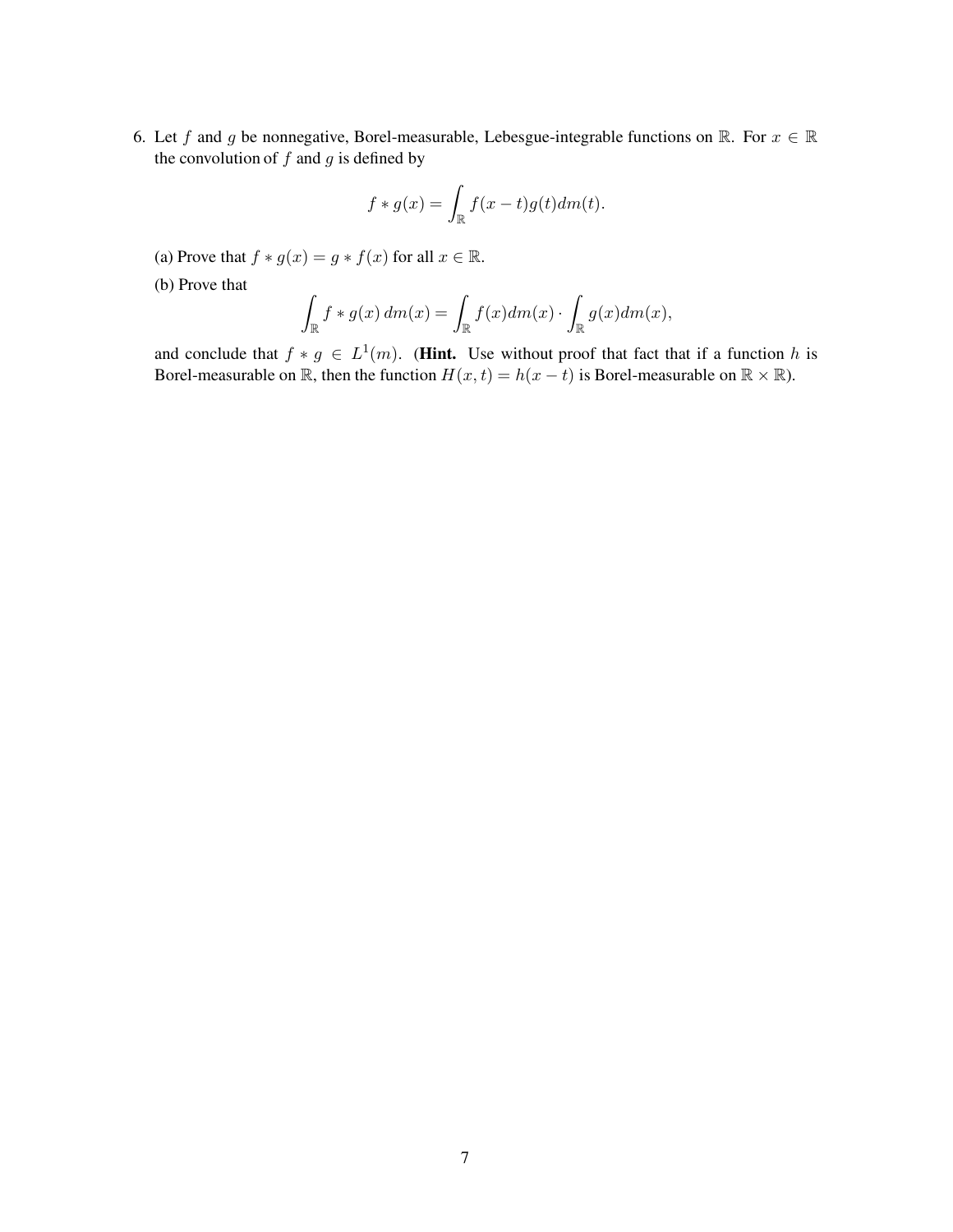7. Let H be a real Hilbert space with inner product  $\langle \cdot, \cdot \rangle$  and let F be a subset of H. We denote by  $\overline{F}$ the smallest closed subspace of  $H$  containing  $F$ . We define the set

$$
F^\perp \ = \ \{ u \in \mathcal{H} : \langle u, x \rangle = 0 \ \text{ for all } x \in F \}.
$$

- (a) Prove that  $F^{\perp}$  is a closed subspace of  $\mathcal{H}$ .
- (b) Prove that  $F \subset (F^{\perp})^{\perp}$  and that  $\overline{F}^{\perp} \subset F^{\perp}$ .

(c) For any closed subspace K of H the following is true:  $(K^{\perp})^{\perp} = K$ . Using this fact (which you need not prove) and part (b), prove that  $(F^{\perp})^{\perp} = \overline{F}$ .